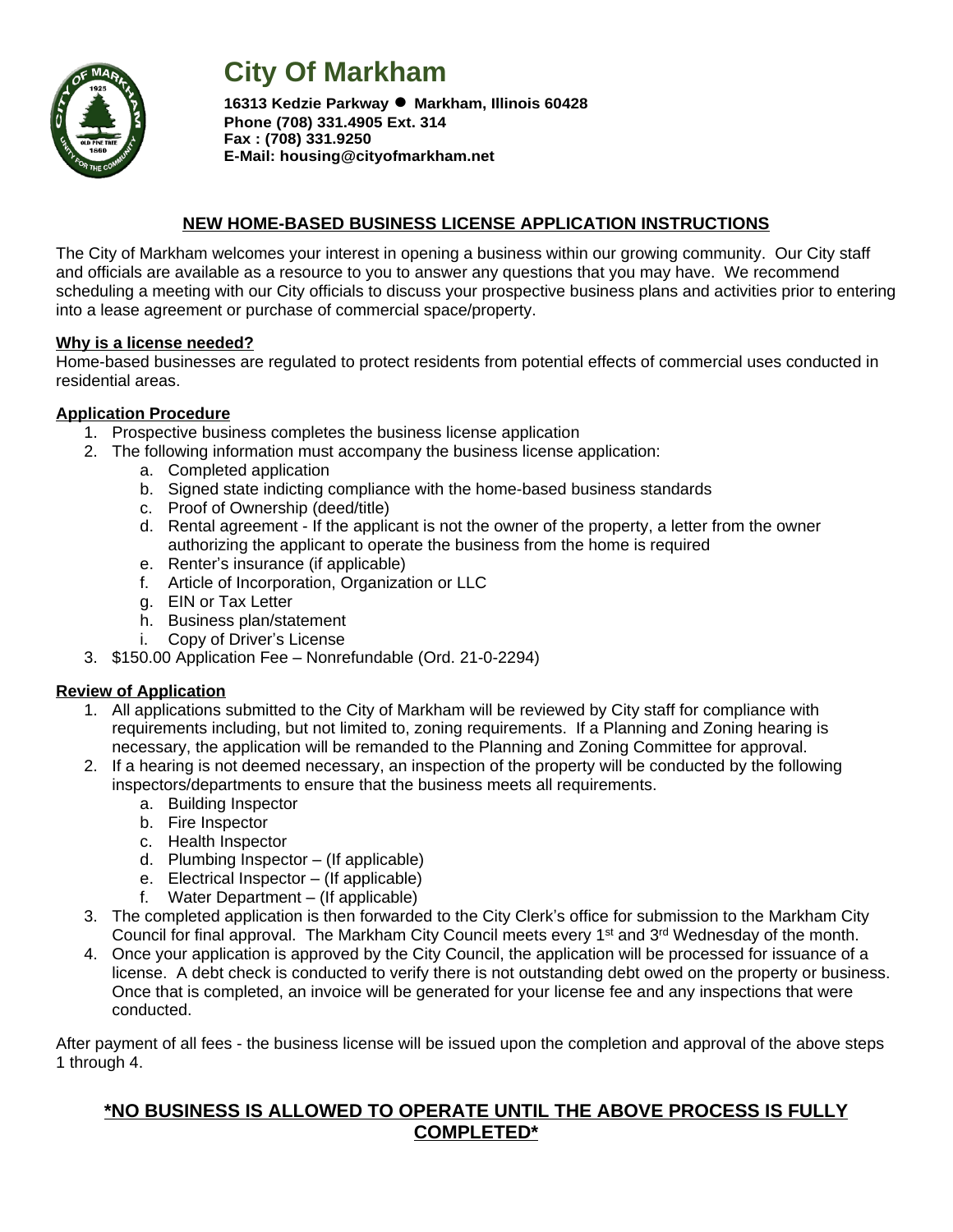

**City Of Markham**

**<sup>16313</sup> Kedzie Parkway ● Markham, Illinois <sup>60428</sup> Phone (708) 331.4905 Ext. 314 Fax: (708) 331.9250 E-Mail: housing@cityofmarkham.net**

| PBP #                            |
|----------------------------------|
| Date Received                    |
| Received By:                     |
| <b>Application Fee: \$150.00</b> |

## **HOME-BASED BUSINESS APPLICATION**

| <b>BUSINESS NAME:</b>                                                                                                                                                                                                                                                                                    | <b>EIN #:</b>                                  |                         |  |  |  |  |  |
|----------------------------------------------------------------------------------------------------------------------------------------------------------------------------------------------------------------------------------------------------------------------------------------------------------|------------------------------------------------|-------------------------|--|--|--|--|--|
| <b>APPLICANT INFORMATION</b>                                                                                                                                                                                                                                                                             |                                                |                         |  |  |  |  |  |
| Name:                                                                                                                                                                                                                                                                                                    | <b>Business Phone:</b>                         |                         |  |  |  |  |  |
| Address:                                                                                                                                                                                                                                                                                                 | Home Phone:                                    |                         |  |  |  |  |  |
| Email:                                                                                                                                                                                                                                                                                                   | Fax:                                           |                         |  |  |  |  |  |
| <b>PROPERTY OWNER INFORMATION</b> (if different than applicant)                                                                                                                                                                                                                                          |                                                |                         |  |  |  |  |  |
| Name:                                                                                                                                                                                                                                                                                                    | Phone (daytime):                               |                         |  |  |  |  |  |
| Address:                                                                                                                                                                                                                                                                                                 |                                                | Fax:                    |  |  |  |  |  |
| <b>Square footage of residence:</b>                                                                                                                                                                                                                                                                      | Square footage of residence used for business: |                         |  |  |  |  |  |
| Please describe the type of work you will be conducting from your residence:                                                                                                                                                                                                                             |                                                |                         |  |  |  |  |  |
|                                                                                                                                                                                                                                                                                                          |                                                |                         |  |  |  |  |  |
|                                                                                                                                                                                                                                                                                                          |                                                |                         |  |  |  |  |  |
|                                                                                                                                                                                                                                                                                                          |                                                |                         |  |  |  |  |  |
| Will merchandise be stored on the property?                                                                                                                                                                                                                                                              |                                                | $\Box$ Yes<br>$\Box$ No |  |  |  |  |  |
| If yes, please describe what type, quantities and where it will be stored?                                                                                                                                                                                                                               |                                                |                         |  |  |  |  |  |
|                                                                                                                                                                                                                                                                                                          |                                                |                         |  |  |  |  |  |
| <b>REQUIRED SUBMISSIONS:</b>                                                                                                                                                                                                                                                                             |                                                |                         |  |  |  |  |  |
| $\Box$ Completed application                                                                                                                                                                                                                                                                             |                                                |                         |  |  |  |  |  |
| $\Box$ Signed statement indicating compliance with home-based business standards (attached)                                                                                                                                                                                                              |                                                |                         |  |  |  |  |  |
| □ Proof of Ownership (deed/title)                                                                                                                                                                                                                                                                        |                                                |                         |  |  |  |  |  |
| $\Box$ Rental agreement - If the applicant is not the owner of the property, a letter from the owner authorizing the                                                                                                                                                                                     |                                                |                         |  |  |  |  |  |
| the applicant to operate the business from the home is required                                                                                                                                                                                                                                          |                                                |                         |  |  |  |  |  |
| $\Box$ Renter's insurance (if applicable)                                                                                                                                                                                                                                                                |                                                |                         |  |  |  |  |  |
| □ Article of Incorporation, Organization or LLC                                                                                                                                                                                                                                                          |                                                |                         |  |  |  |  |  |
| $\Box$ EIN or Tax Letter                                                                                                                                                                                                                                                                                 |                                                |                         |  |  |  |  |  |
| □ Business plan/statement                                                                                                                                                                                                                                                                                |                                                |                         |  |  |  |  |  |
| □ Copy of Driver's License                                                                                                                                                                                                                                                                               |                                                |                         |  |  |  |  |  |
| I hereby certify that the statements and facts given on this application are true and complete to the best of my knowledge. I agree that if granted a<br>home-based business permit, the home-based business will, at all times, comply with applicable regulation and standards of the City of Markham. |                                                |                         |  |  |  |  |  |
| Signature of Applicant                                                                                                                                                                                                                                                                                   |                                                | Date                    |  |  |  |  |  |

| <b>For Office Use Only</b>  |      |           |           |                         |                             |      |                           |  |
|-----------------------------|------|-----------|-----------|-------------------------|-----------------------------|------|---------------------------|--|
| <b>Zoning of Property:</b>  | □ R1 | $\Box$ R2 | $\Box$ R3 | $\Box$ R3A              | $\Box$ R3B                  | ⊟ R4 | $\Box$ R5A                |  |
| <b>Director Signature:</b>  |      | Date:     |           |                         | $\Box$ Application Approved |      | $\Box$ Application Denied |  |
| <b>Building Inspection:</b> |      |           |           | <b>Fire Inspection:</b> |                             |      |                           |  |